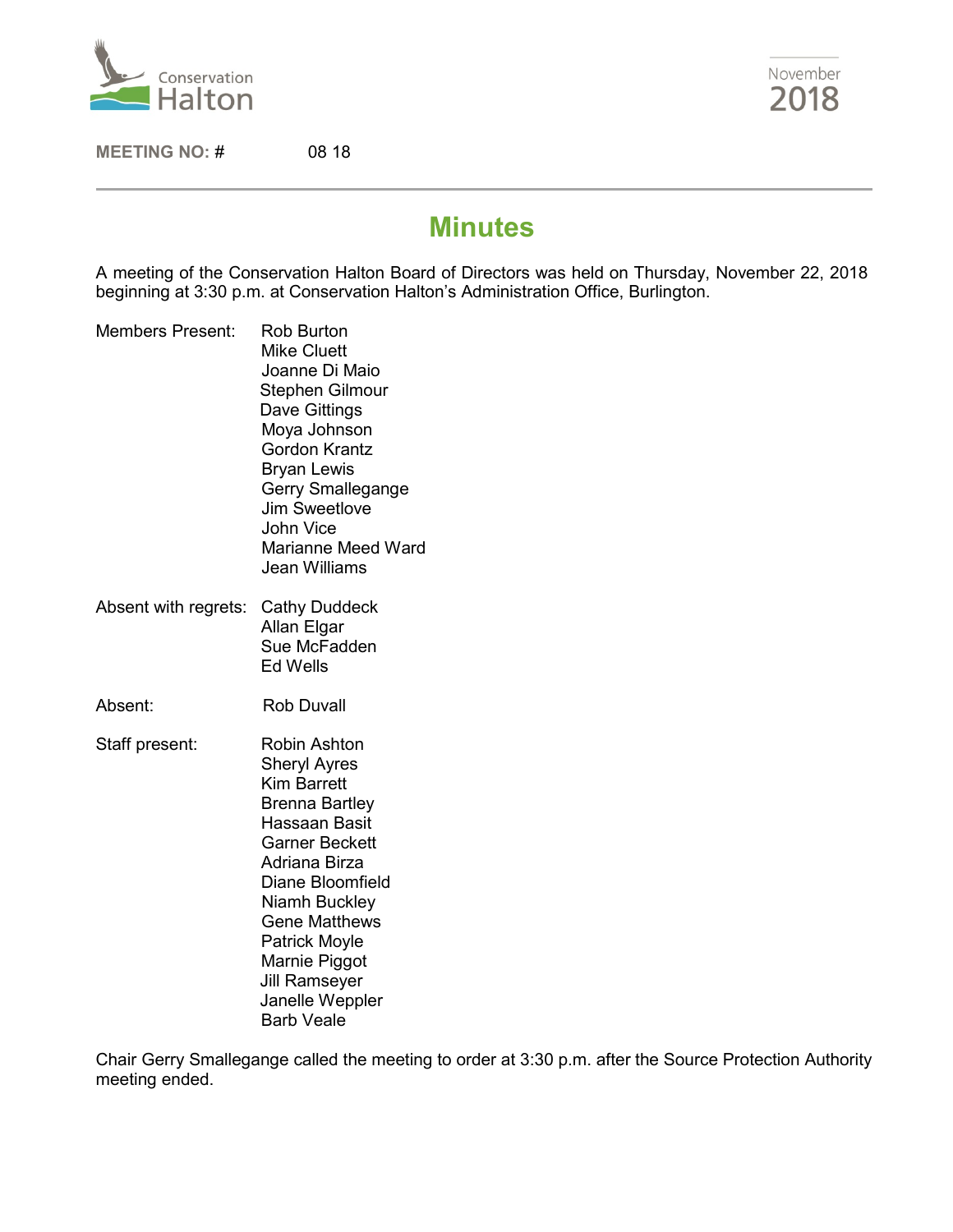



# **1. Acceptance of proposed AMENDED Agenda**

**CHBD 08 01** Moved by: Rob Burton Seconded by: Marianne Meed Ward

That Conservation Halton Board of Directors **accept the AMENDED Agenda.**

#### *Carried*

- **2. Disclosure of Pecuniary Interest for Board of Directors**  There was **NO** disclosure of Pecuniary items.
- **3. Consent Items**  Roll Call & Mileage Conservation Halton Board of Directors Minutes dated October 25, 2018 Approval of Amended Finance & Audit Committee Minutes dated October 25, 2018
- 3.1 Kelso Dam Update Report #: 08 18 01
- 3.2 Budget Variance Report for the Period Ended September 30, 2018 and 2018 Projected Year End Amounts Report #: 08 18 02
- 3.4 Indigenous naming of the Crawford Lake Longhouse Village Report #: 08 18 04

Consent items were adopted except for *3.3 Developer Contribution Funding Update which was moved to Section 8. Other Business -* for discussion as per request from John Vice.

#### **4. Presentations were given by staff as follows:** Indigenous naming of the Crawford Lake Longhouse Village (Brenna Bartley, Coordinator, Education Program)

Budget 2019 (Hassan Basit, CAO)

# **5.0 Action Items**

5.1 2019 Budget & Business Plan Report #: 08 18 05

| <b>CHBD 08 02</b> | Moved by: Ed Wells         |
|-------------------|----------------------------|
|                   | Seconded by: Cathy Duddeck |

THAT the Conservation Halton Board of Directors **approve by a weighted vote;**

- **The 2019 Budget & Business Plan as presented;**
- **Municipal funding of \$9,677,687 in the 2019 Budget & Business Plan by a weighted vote;**
- **Municipal funding of \$300,311 being the Provincial funding matching portion included in the 2019 Budget;**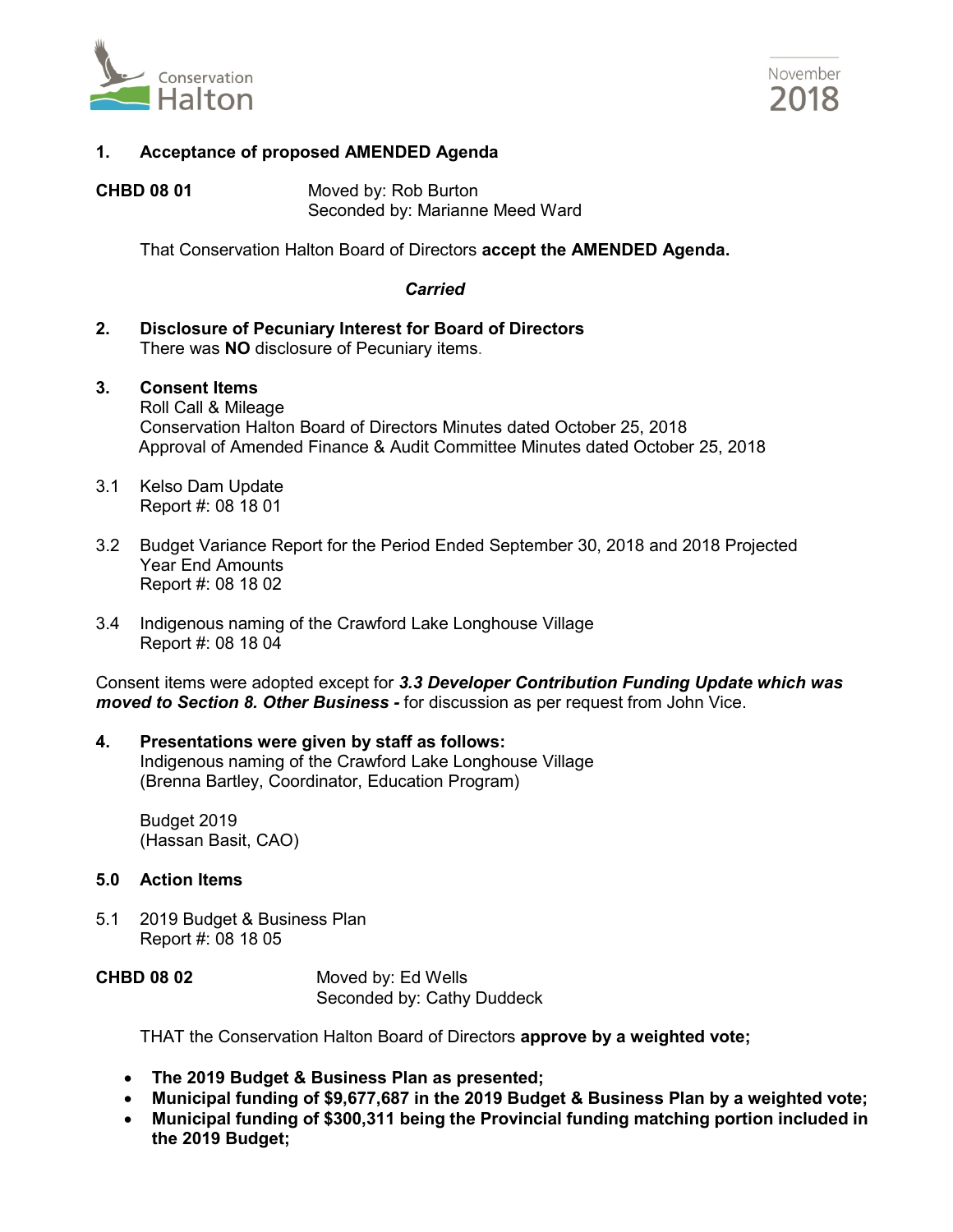



# • **Transfers to and from Reserves as outlined in the 2019 Budget & Business Plan.**

#### **Recorded Vote**:

For and a settlement of Against Absent Absent

Rob Burton **Cathy Duddeck**<br>
Mike Cluett **Cathy Duddeck**<br>
Mike Cluett **Contract Contract Contract Contract Contract Contract Contract Contract Contract Contract Contract Contract Contract Contract Contract Contract Contract** 

Mike Cluett Joanne Di Maio **Allan Elgar** Allan Elgar Allan Elgar Stephen Gilmour Stephen Gilmour Dave Gittings **Ed Wells** Moya Johnson Gordon Krantz Bryan Lewis Gerry Smallegange Jim Sweetlove John Vice Marianne Meed Ward Jean Williams

#### *Carried*

Bryan Lewis inquired about the percentage of area regulated by Conservation Halton compared to the total area of the watershed. Barb Veale will follow up.

- 5.2 Conservation Halton revised By-law Report #: 08 18 06
- **CHBD 08 03** Moved by: Bryan Lewis Seconded by: Stephen Gilmour

THAT the Conservation Halton Board of Directors **approve the AMENDED (Section 13. Remuneration of Members; 3rd paragraph - highlighted below) Halton Region Conservation Authority General Membership By-law No. 2018-01 and that the HRCA's existing MEETING PROCEDURE BY-LAW (approved in November 2008; revised in November 2016) be repealed, as of November 22, 2018.**

#### **3. Remuneration of Members**

Where a Member is duly authorized **by the General Membership** to attend to General Membership's business other than a Meeting, the Member shall be eligible for a travel allowance from his principal place of residence to the location of the business and return.

5.3 2018/19 Glen Eden Daily Lift Ticket and Rental Fees Report #: 08 18 07

**CHBD 08 04** Moved by: Jean Williams Seconded by: Bryan Lewis

THAT the Conservation Halton Board of Directors **approve the 2018/19 Glen Eden Daily Lift Ticket and Rental Fee Schedule.**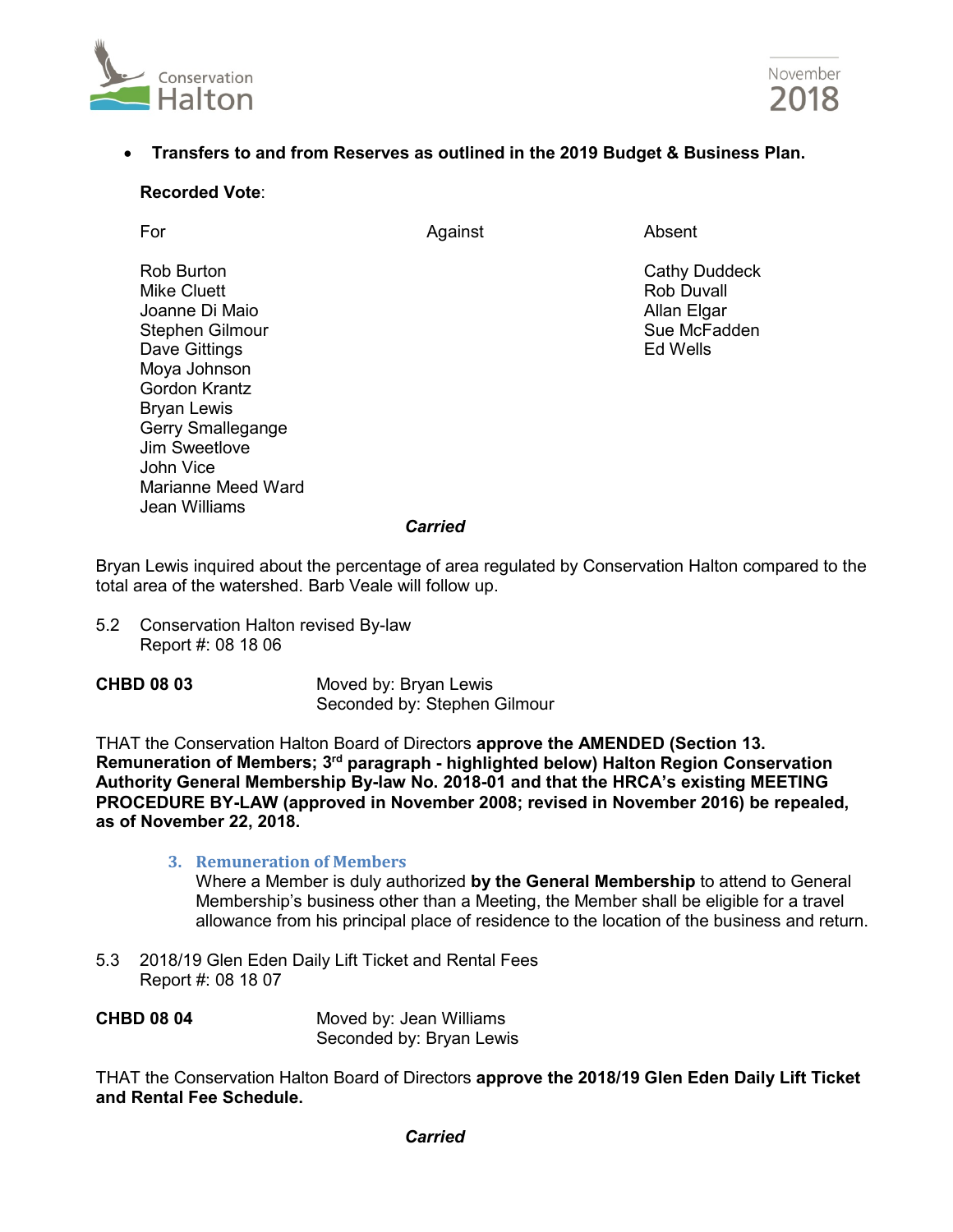

November 2018

Section *7.0 CAO Update and 8.0 Other Business* were addressed prior to *Section 6. In Camera items* in the interest of CH Staff.

# **7. CAO Update**

Presentation was made by the CAO regarding the Conservation Halton Foundation Gala event which will take place on Thursday, June 20.

CH Foundation members Moya Johnson and Jim Sweetlove requested the presentation to be made to the CH Board following the CH Foundation Board meeting held on November 21, 2018. CAO introduced Garner Beckett, newly appointed Foundation Director. A "Save the date" will be sent out to the Board members along with the Gala package including a potential master sponsorship list.

CP Holiday Train event at Kelso park on November 28, 2018.

- CP Holiday Train has requested that GE be the Milton stop on Wed November 28.
- Train decorated for Christmas stops at GE, just west of pedestrian overpass at 4:45pm.
- Box car stage has a show that starts at 5pm until 5:30pm (JJ Mason sings 2 or 3 songs, then speeches by Mayor Krantz and local MP, MPP, present cheque to Milton Food Bank, then Sam Roberts performs 5 songs).
- Spectators watch the show from west parking lot and CP collects food bank donations in the parking lot.
- CP Police on train for security/safety and Halton Police on site for safety
- West gate remains closed, except for getting dignitaries onto the box car for speeches
- GE to enhance the experience for spectators if we are able (hot chocolate, campfire etc.) in the parking lot; washrooms available
- Train departs at 5:40pm.
- CP expects attendance would be 2,000 to 3,000 people.

CAO extended an invite to Board Members to attend the CH Staff Christmas Party on Thursday, January 17, 2019 from 6:30 p.m. – 11:30 p.m. at LaSalle Park Banquet Centre, Burlington.

# 7.1 Chair Update

Gerry Smallegange provided an update on the Board Orientation meeting scheduled Thursday February 14 and encouraged all CH Members to attend if possible.

Gerry Smallegange expressed his thanks to all members for supporting him in his role as Chair of the Board throughout his term.

John Vice announced his resignation from the Conservation Halton Board of Directors and noted that this will be his last Board Meeting with CH.

# **8.0 Other Business**

3.3 Developer Contribution Funding Update Report #: 08 18 03

John Vice asked the following:

1. How much of our money does the Region hold from developers?